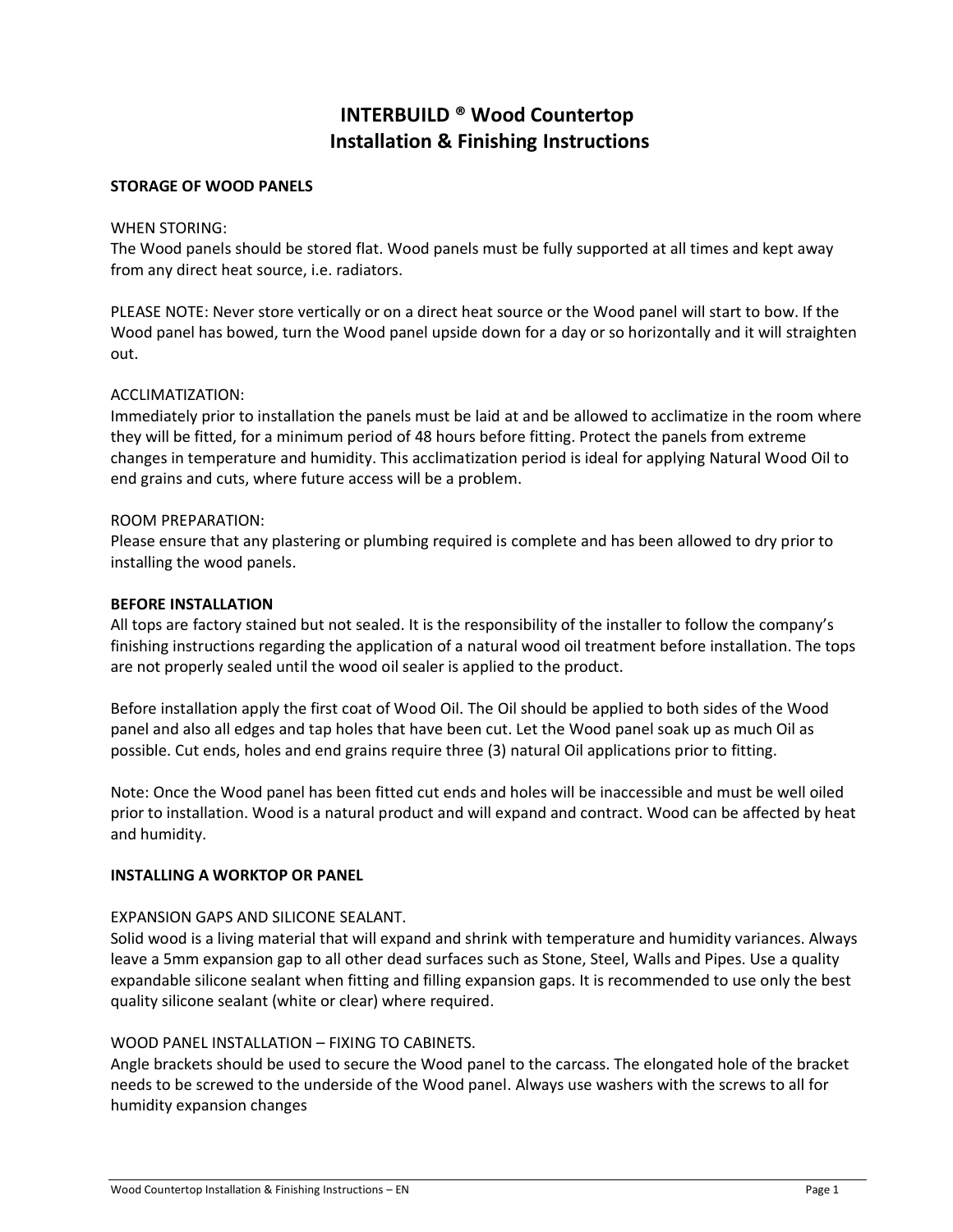## CUTTING THE WOOD PANEL.

When using a fine-toothed panel saw-cut panel with Wood panel face upwards. When using a jigsaw, saw cut the panel with face downwards. Cuts require at least three oil applications before fitting.

## FITTING THE WOOD PANEL.

Your Wood panel naturally wants to warp and bend when exposed to changing humidity and temperature. In order to avoid this, solid tight-fitting to the surrounding surfaces is required. Secure the Wood panel with angle brackets and screws every 20 cm on all sides. Use the angle brackets to the wall side if there is no cabinet to fix the wood panel to. Pre-drill holes in the Wood panel where screws are required in order to ease tension. Screws should penetrate the Wood panel by a minimum of 15mm.

## FIXING TO BRICKWORK.

When fixing a Wood panel to a brick pier you must ensure that the brickwork is completely dry. As a precaution glue a damp-proof barrier foil to the side or underside of the Wood panel that has already been well oiled and dried. Fix with adhesive. This will help form a moisture barrier between the Wood panel and the brickwork. We also advise that alternate fixing points be made along the length of the Wood panel to prevent it from bowing.

## CORNER JOINTS.

When joining two Wood panels together it is recommended that both biscuit joints and standard Wood panels bolts are used in order to avoid temperature warping at a later stage. Treat the joining edge and the underneath of the Wood panel lavishly with oil before joining and fitting the Wood panels.

## INSERTING HOBS, TILES OR STONE MATERIALS.

Always leave a 5mm expansion gap. Use silicone sealant when fitting and filling expansion gaps. The wood may crack if you do not allow for expansion gaps. Range cookers, such as electric or gas cooktops, require a minimum expansion gap of 40 mm due to the constant heat source from these cookers.

#### KITCHEN APPLIANCES.

If a dishwasher, washing machine or dryer is to be installed under the Wood panel it is recommended to glue an insulation reflective foil and moisture barrier to the underside of the Wood panel to protect it from intense heat. A minimum 25mm gap should be allowed for ventilation above the appliance. Leave a 15mm gap between the end of tops and appliances, cut-outs for appliances and sinks.

#### FITTING AN INSET SINK

This is the same procedure as with fitting a laminate Wood panel. Expansion gaps must be left and sealed with silicone sealant. Take great care when installing sinks into timber Wood panels, due to the possibility of water penetration into the joints. When positioning and making a cut-out for a hob always follow the manufacturer's instructions for sizes, safety clearances, and sealing with silicone sealant.

#### UNDER-MOUNTING SINKS.

The skills required for under-mounting Belfast-type sinks in a solid hardwood Wood panel is best left to expert fitters.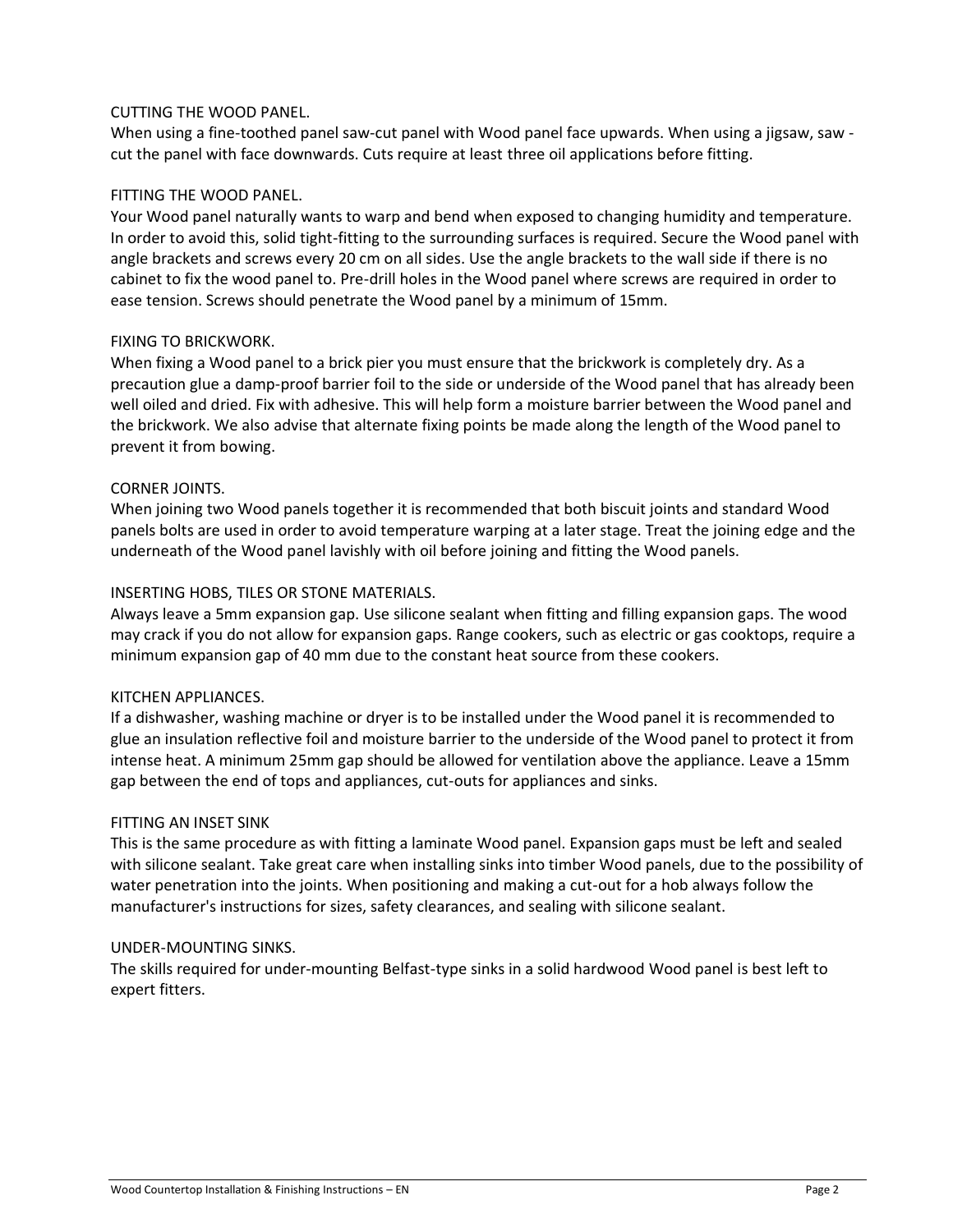## **CARE & MAINTENANCE**

#### WOOD OIL PRIOR TO INSTALLATION – APPLY LAVISHLY

If your wood countertop panel already has a HARDWAX oil stain coat, it is NOT finished. Prior to installation, you must generously oil all the surfaces of the wood panel, paying particular attention to the underside, cut edges and back edges. Once the wood panel has been installed these areas and cut edges may be inaccessible, so they need to be oiled before installation. We recommend that all cut edges and end grains get a further 2 coats of HARDWAX wood oil, either the original stain or clear coat for a total of 3 coats, to ensure that the oil has penetrated deep into the wood. When oiling, remember to wipe away the excess oil after 15 minutes and then allow to dry for 6-12 hours prior to further applications. Drying time depends on the relative humidity in the home, which can change depending on the time of year. Please give special attention to the oiling of the end grains and cut ends to seal them properly. Apply the oil with a sponge roller, brush, or soft cloth. Prior to the application of second and third coats, if necessary, lightly sand with #400 grit sandpaper.

Never use steel wool to sand the surface as this may cause the wood panel to become discoloured when damp. Once all coats of oil have been applied, allow 72 hours of drying prior to normal use.

#### ONGOING MAINTENANCE OF THE WOOD PANEL

In the first few weeks of use, some care must be taken to prevent wood panels from becoming stained before they have built up sufficient protection. Avoid letting water build upon the work surface, wipe off using a cloth. The Wood panels require to be oiled again within the first week of installation. Apply a thin coat of the same type of oil, leave for 15 minutes and then wipe off the excess oil. This is best done at night to allow maximum time for the Wood panel to dry off, overnight.

After the first week, oiling once a week will be sufficient, with the interval between treatments gradually increasing until eventually, you are just wiping wood panels with an oily cloth once a month or so to restore the sheen that has built up. As a useful tip, the wood panel will need oiling when water on the surface smudges rather than forms a well-defined water droplet, or when the wood panel feels dry.

If your product will be frequently exposed to Acetic Acid, like vinegar, apply additional 1 or 2 coats of INTERBUILD's Clear HARDWAX Oil to improve the colour fastness in such an environment. On a darker colour finish, apply 2 to 3 additional coats of Clear HARDWAX Oil.

All wood oils will dry with time depending on the frequency of use of the product. For countertops, re-oiling once or twice per year should be sufficient to maintain the wood. For chopping boards more often. Always use a soft sponge with a light detergent to clean the surface once dry.

#### REPAIR AND LONG-TERM MAINTENANCE.

After years of hard use, your wood panel may sustain some stains, scrapes and grazes. To refurbish your wood panel, lightly sand it down with an orbital hand sanding machine or with fine-grit sandpaper and oil it again. For smaller areas of damage, sand locally and oil again.

#### **CAUTION:**

Do not use strong chemical and abrasive cleaning products to clean your top. Do not spill powerful chemicals similar to Drano, products with ammonia, or perfumes as they will discolor your wood top.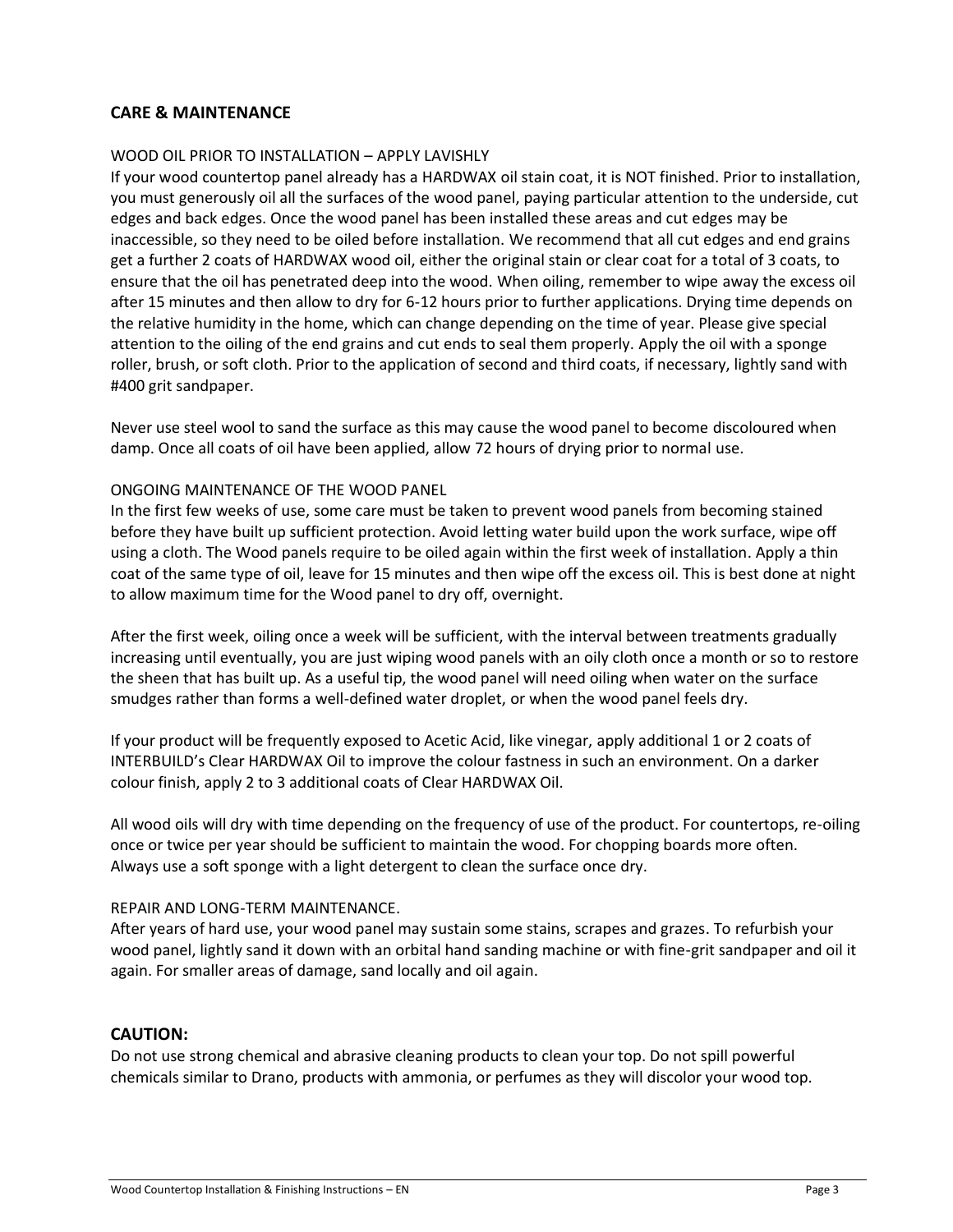### **WARRANTY**

#### OVERHANG SUPPORT

Should you wish to have an overhang of more than 100 mm (4'') on the long or short edges, make sure to fit strong, metal angle brackets underneath as tension support, to avoid potential bending as a result of humidity changes.

The Company warrants that the Products will be free from material defects in materials and workmanship and will operate substantially in conformance with the Company's documentation for a period of 1 year. This warranty period begins the date on which the Products are shipped to its customers. This warranty does not apply to Products that have been subject to misuse, including neglect, accident, or modification, or that have been altered during assembly and are not capable of being tested by the Company under its normal test conditions. The Company's obligation for Products failing to meet this warranty is to refund the purchase price of the nonconforming Product or to replace or repair the nonconforming Products.

Each INTERBUILD solid wood finger jointed Wood panel is manufactured from selected material and is subject to stringent quality control procedures. The company cannot be held responsible for their further maintenance and installation, which is dependent upon the standard of work of individual contractors and the end-user. No warranty is granted on fitted tops, mitered joints, or where there are a lack of expansion or heat evaporating gaps. True factory faults are delamination of glue joints, which should not occur. Other potential faults discovered at a later stage after assembling and installation, such as cracked wood, bowing wood or deformed wood of any kind, that appear due to failure to follow installation and maintenance instructions provided in this leaflet have not being followed are not covered by this warranty.

#### TIPS

- Hot pans should be placed on a pan stand or similar protection and not directly onto the work surface.
- Always use a chopping board for food preparation, not the work surface.
- Avoid letting water build upon the work surface, wipe off using a cloth.
- The surface should be cleaned with a warm damp cloth with a little washing-up liquid.
- Re-oil your Wood panel and workstation regularly.

#### **PRECAUTION**

Cloths and sponges used when treating your Wood panel with oil may become FLAMMABLE. Please store or dispose of them safely.